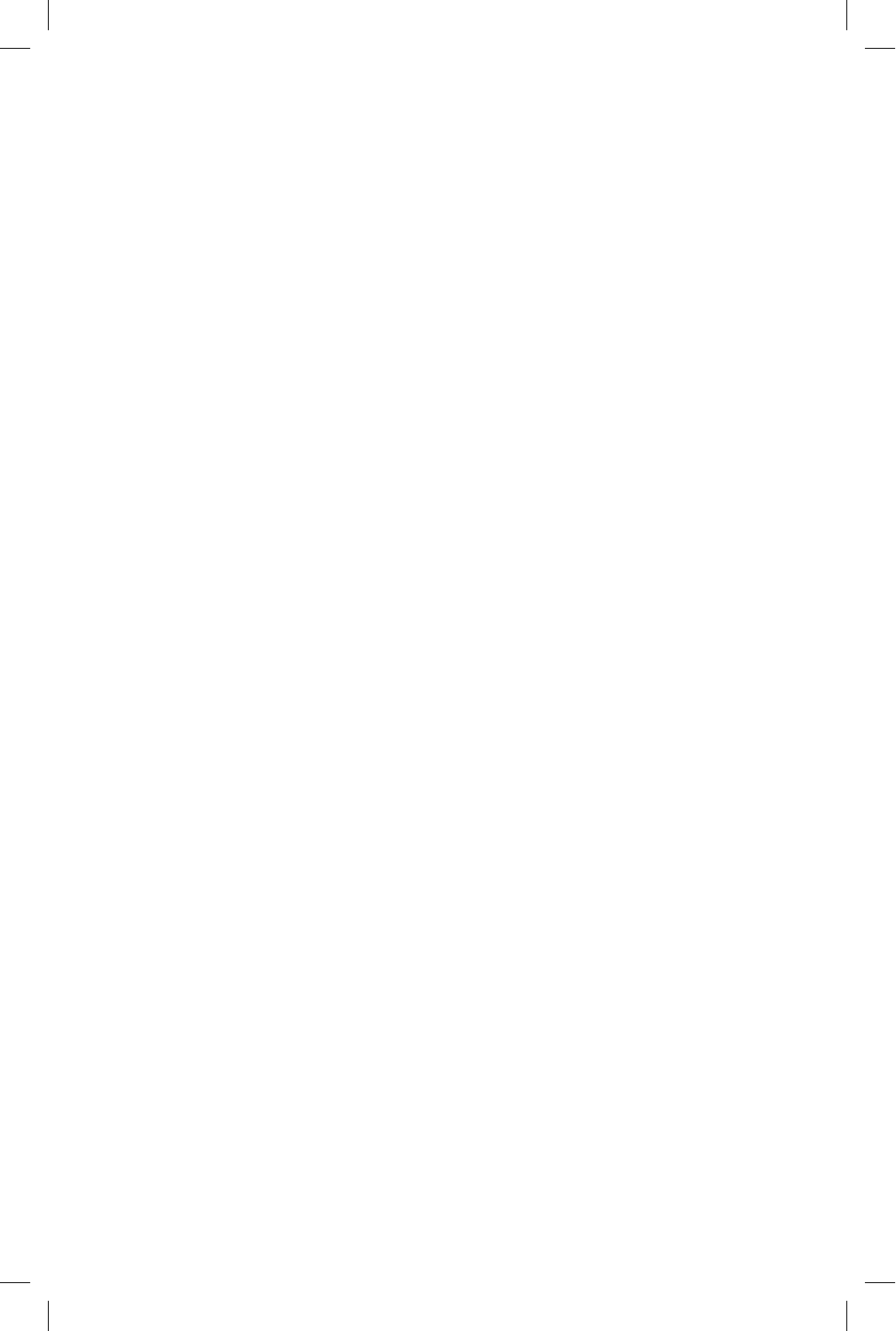# BELLS AT TEMPLE SQUARE

## Executive Secretary to The Tabernacle Choir Presidency Randy Gailey

Assistant to the Conductors Ken Willmore

### **RINGERS**

| Shelli Boynton           | Shaury Searle         |  |
|--------------------------|-----------------------|--|
| Bryan Brady              | Alice Sears           |  |
| Aaron Curry              | Teresa Shaver         |  |
| Julie Dacus              | Elizabeth Shields     |  |
| Emma Davis               | Jennae Smith          |  |
| <b>Brittany Erickson</b> | Liana Sorenson        |  |
| Daniel Gibby             | <b>Travis Stevens</b> |  |
| Gabe Gilbert             | Steven Stromberg      |  |
| Jonathan Hardy           | Natasha Thorum        |  |
| Diana Hatch              | MaryAnne Uribe        |  |
| Scott Huff               | Janssen Vanderhooft   |  |
| Holly Lutz               | Aaron Waite           |  |
| Chad Nielsen             | Emily Whitchurch      |  |
| Chris Olsen              | Kaytlin Wiggerman     |  |
| Jennifer Probert         | Warren Worsley        |  |
| Elizabeth Richey         | Cortney Wright        |  |
| Janeen Scott             |                       |  |

## Temple Square Organist Joseph Peeples

## MEMBERS OF THE ORCHESTRA AT TEMPLE SQUARE

Becky Fullmer, *violin* Emily Rice, *violin/string bass* Abby Kagie, *viola* Jonny Stewart, *cello* Robert Oldroyd, *percussion*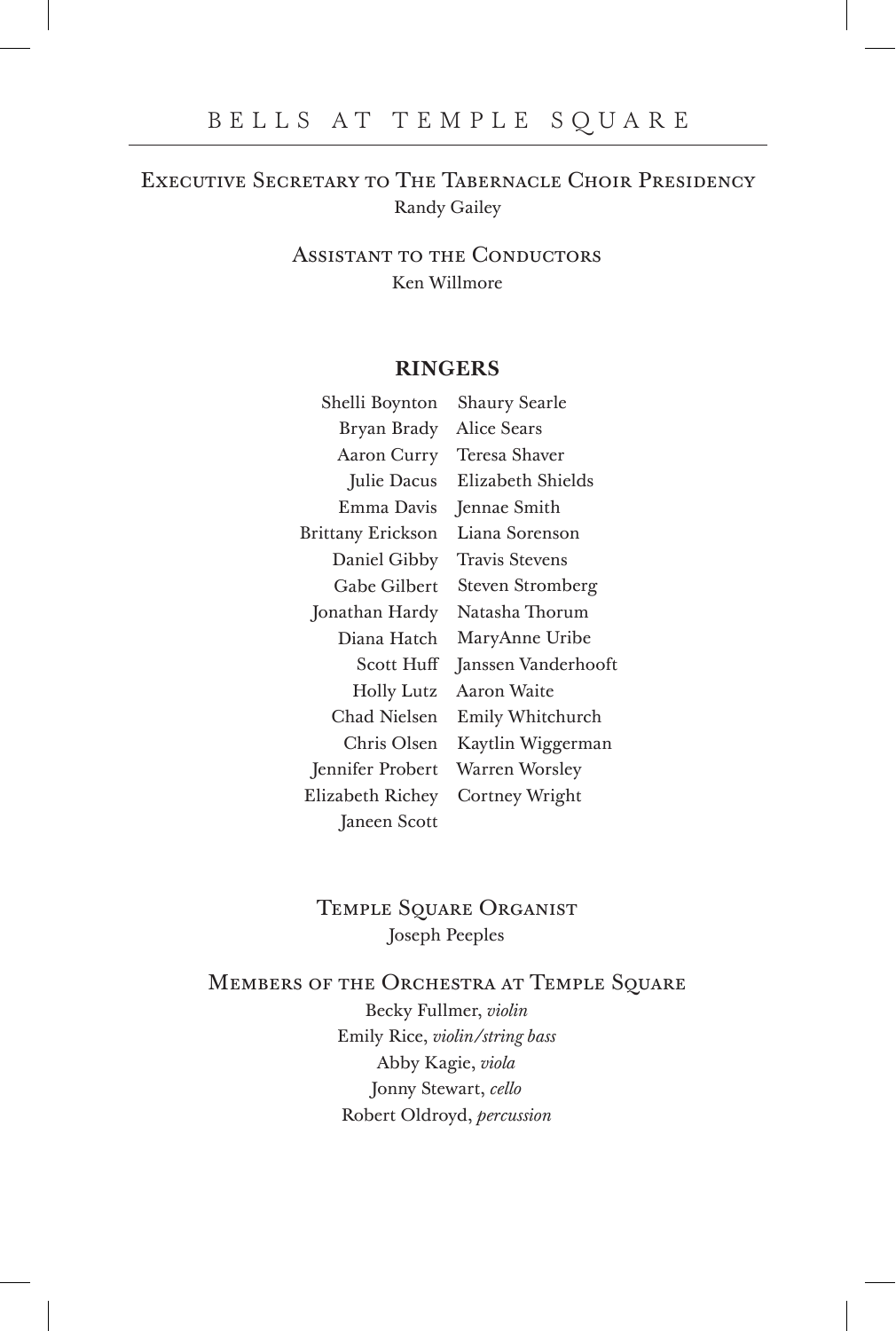PROGRAM



WELCOME AND PRAYER

# PRAISE

| Organ Solo                                                                        |  |  |
|-----------------------------------------------------------------------------------|--|--|
|                                                                                   |  |  |
| The King of Love My Shepherd Is. Irish melody St. Columba<br>arr. Cathy Moklebust |  |  |
| <b>ILLUMINATION</b>                                                               |  |  |
| transcr. Kevin McChesney                                                          |  |  |
| Concerto in A Minor (after Vivaldi), BWV 593  Johann Sebastian Bach               |  |  |

Allegro

*Organ Solo*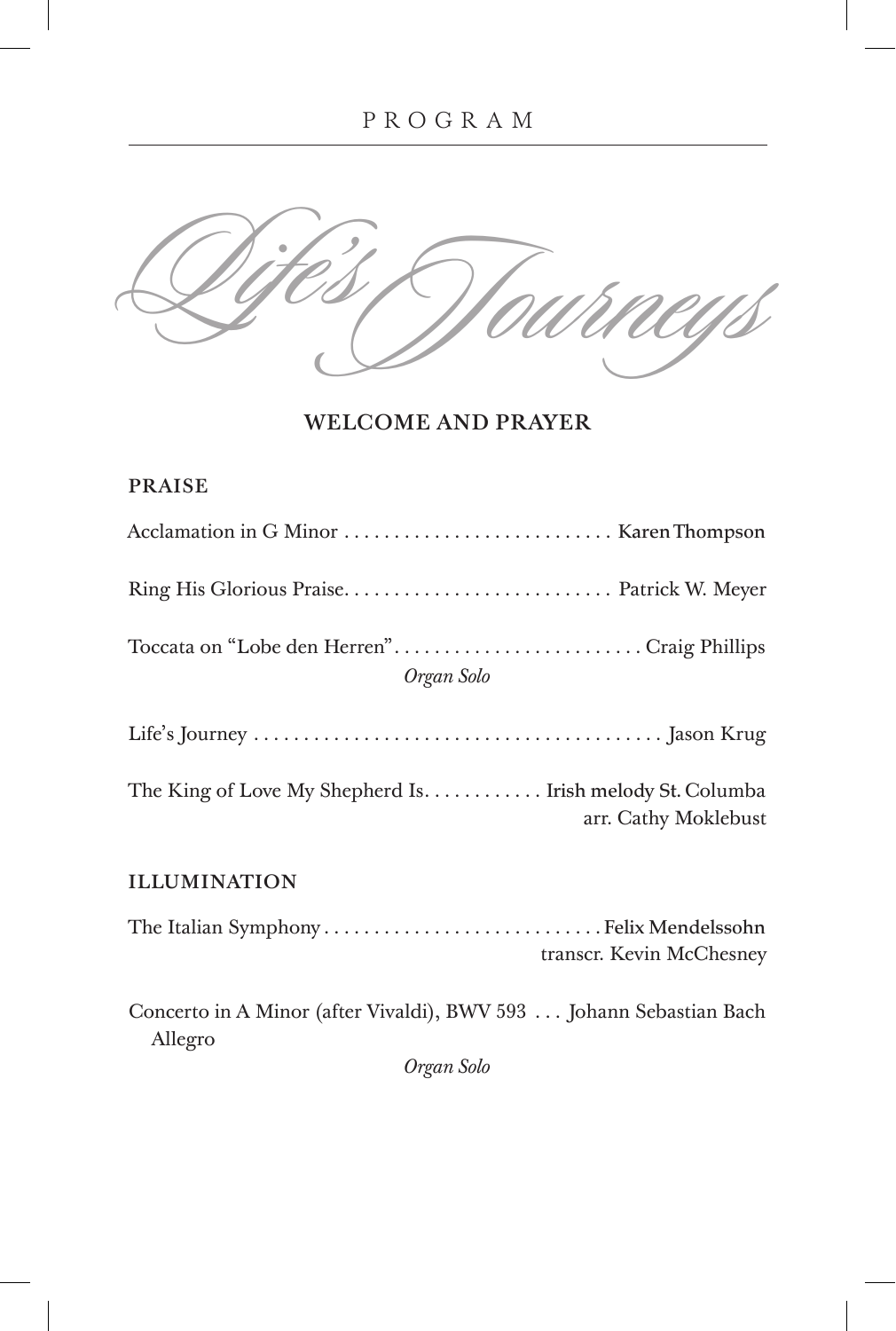# PROGRAM

| arr. Martha Lynn Thompson                                         |
|-------------------------------------------------------------------|
| The Prayer Carole Bayer Sager and David Foster<br>arr. Joel Raney |
| arr. Hart Morris                                                  |
| Timpani and Organ Duet                                            |

# **CELEBRATION**

|                       | arr. Stephan Koncz      |
|-----------------------|-------------------------|
| <b>String Quartet</b> |                         |
|                       | arr. William H. Griffin |
|                       | arr. Kevin McChesney    |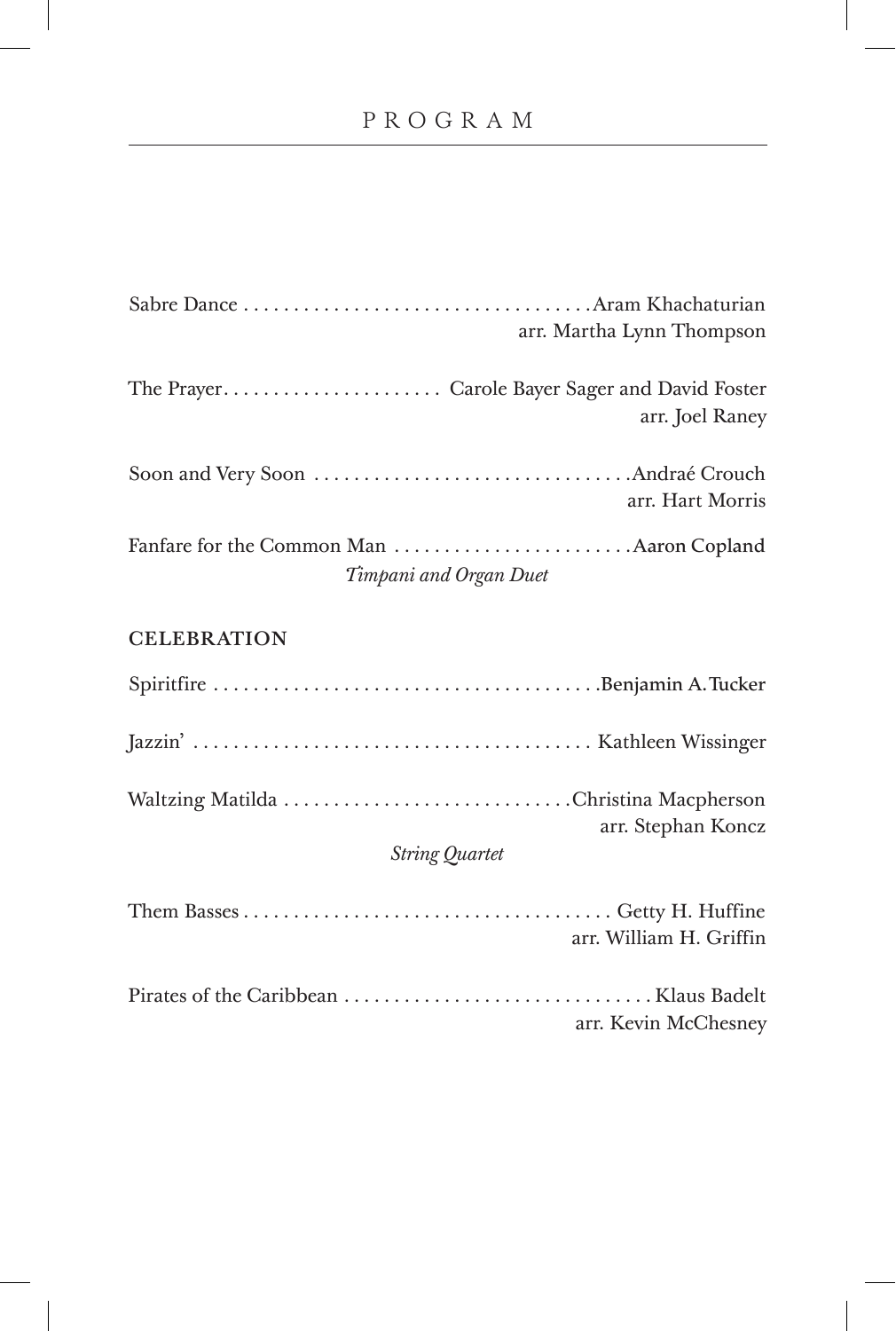### BIOGRAPHY

### **BELLS AT TEMPLE SQUARE**



In March 2005, a new sound was added to the musical tradition of Temple Square with the creation of the Bells at Temple Square, part of The Tabernacle Choir at Temple Square organization. Like the members of The Tabernacle Choir, Orchestra at Temple Square, and Chorale at Temple Square, all the bell ringers are volunteer musicians. The bell choir holds weekly rehearsals for a variety of performances under conductor LeAnna Willmore and associate conductor Geoff Anderson. These performances include two yearly concerts that showcase the broad spectrum of the handbell repertoire. In addition, the Bells at Temple Square often takes part in the weekly *Music & the Spoken Word* broadcasts of The Tabernacle Choir and plays a major role in the Choir's annual Christmas concerts.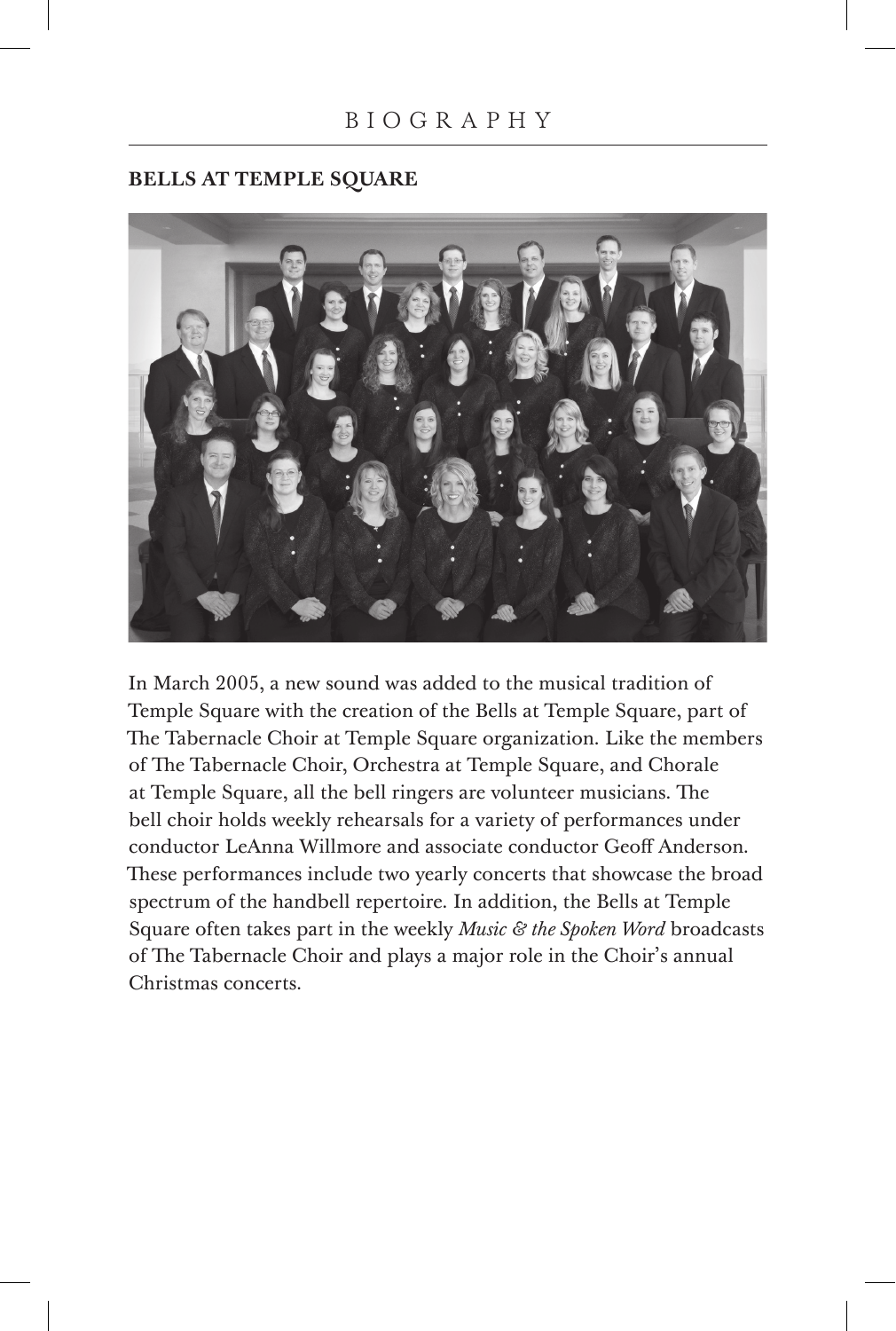#### **LEANNA WILLMORE, Conductor**

LeAnna Willmore was named conductor of the Bells at Temple Square in June 2011 after serving as the associate conductor since the formation of the group in 2005. She holds a bachelor of science degree from Weber State University and master of music degree from the University of Utah. A choir teacher in the Utah area for nearly 40 years,

she devoted 20 of those years also instructing handbell choirs and serving in various state and national leadership positions. Having won many state awards as a music educator, LeAnna Willmore is a frequent guest conductor and adjudicator. Her husband, Ken, is a retired structural engineer.

#### **GEOFF ANDERSON, Associate Conductor**

Geoff Anderson was appointed associate conductor of the Bells at Temple Square in May 2017. He earned his bachelor's degree from Southern Utah University and master's degree from Boston University. He is currently the director of choirs at Fremont High School, with responsibility for vocal ensembles and the handbell choir

as well as advanced placement and concurrent enrollment music courses. He is an active member of the Handbell Musicians of America and the National Association for Music Education and currently serves as the Utah Music Educators Association all-state chair. He and his wife, Marita, are the parents of three daughters.

#### **JOSEPH PEEPLES, Temple Square Organist**

Joseph Peeples was called as a Temple Square organist in April 2019. Prior to his appointment, he was the university organist at California Lutheran University. He received his master's degree in organ performance from Brigham Young University. He has completed coursework for a doctorate at Indiana University Jacobs

School of Music. Peeples is on the faculty for the annual Brigham Young University Organ Workshop and through the years has taught a wide variety of courses in music theory and musicianship at Pepperdine University, Indiana University Jacobs School of Music, and Brigham Young University.